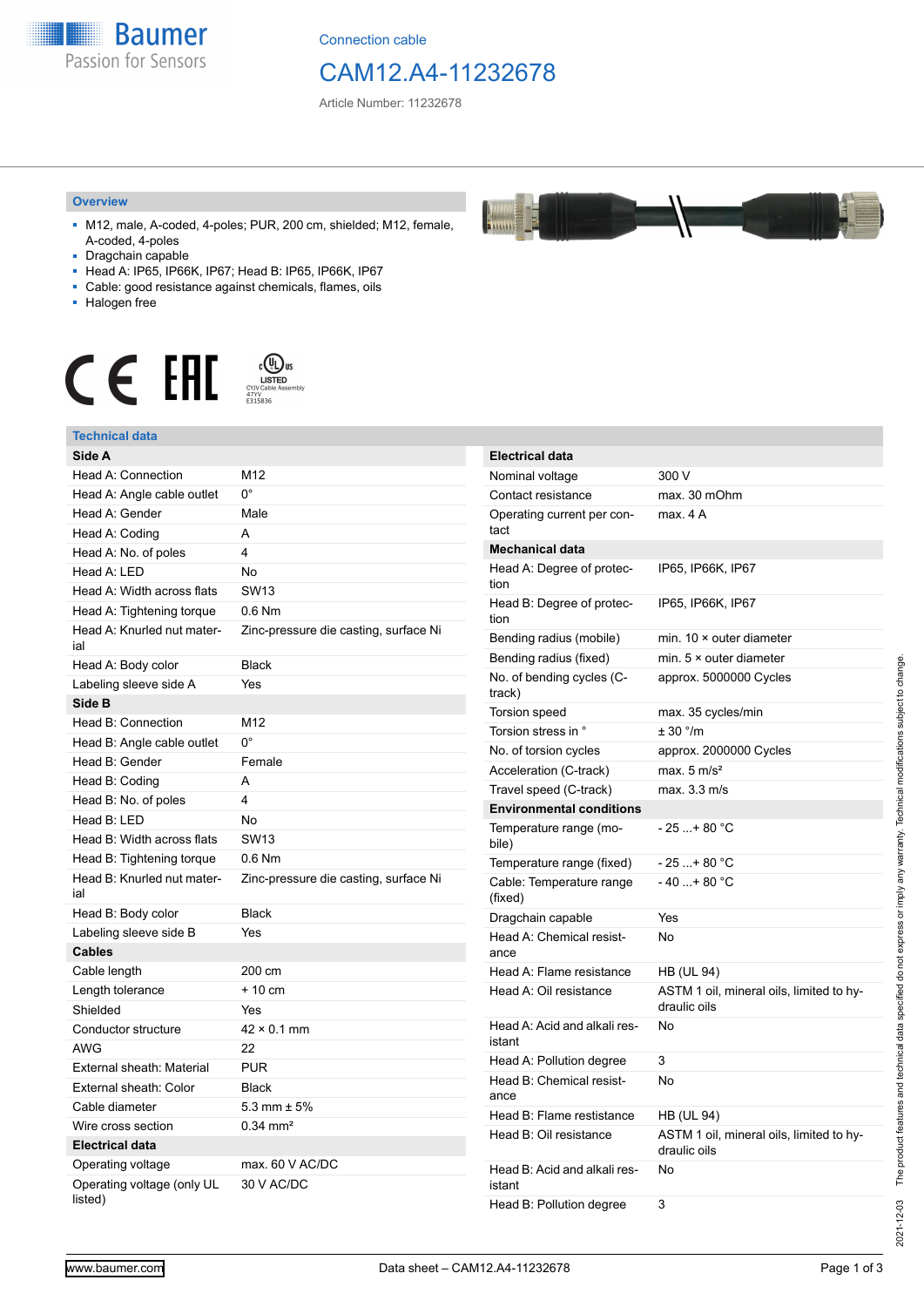

Connection cable

### CAM12.A4-11232678

Article Number: 11232678

#### **Technical data**

**Technical drawing**

**Side A**

#### **Environmental conditions**

Cable: Chemical resistance Good (DIN EN 60811-404)

Cable: Flame resistance Conform UL 1581 §1090 (H); CSA FT2; IEC 60332-2-2

#### **Environmental conditions**

Cable: Silicone-free Yes

Cable: Oil resistance Good (DIN EN 60811-404)

### **Side B**

#### **Technical drawing**





| Coding | - Coding |
|--------|----------|
|        |          |